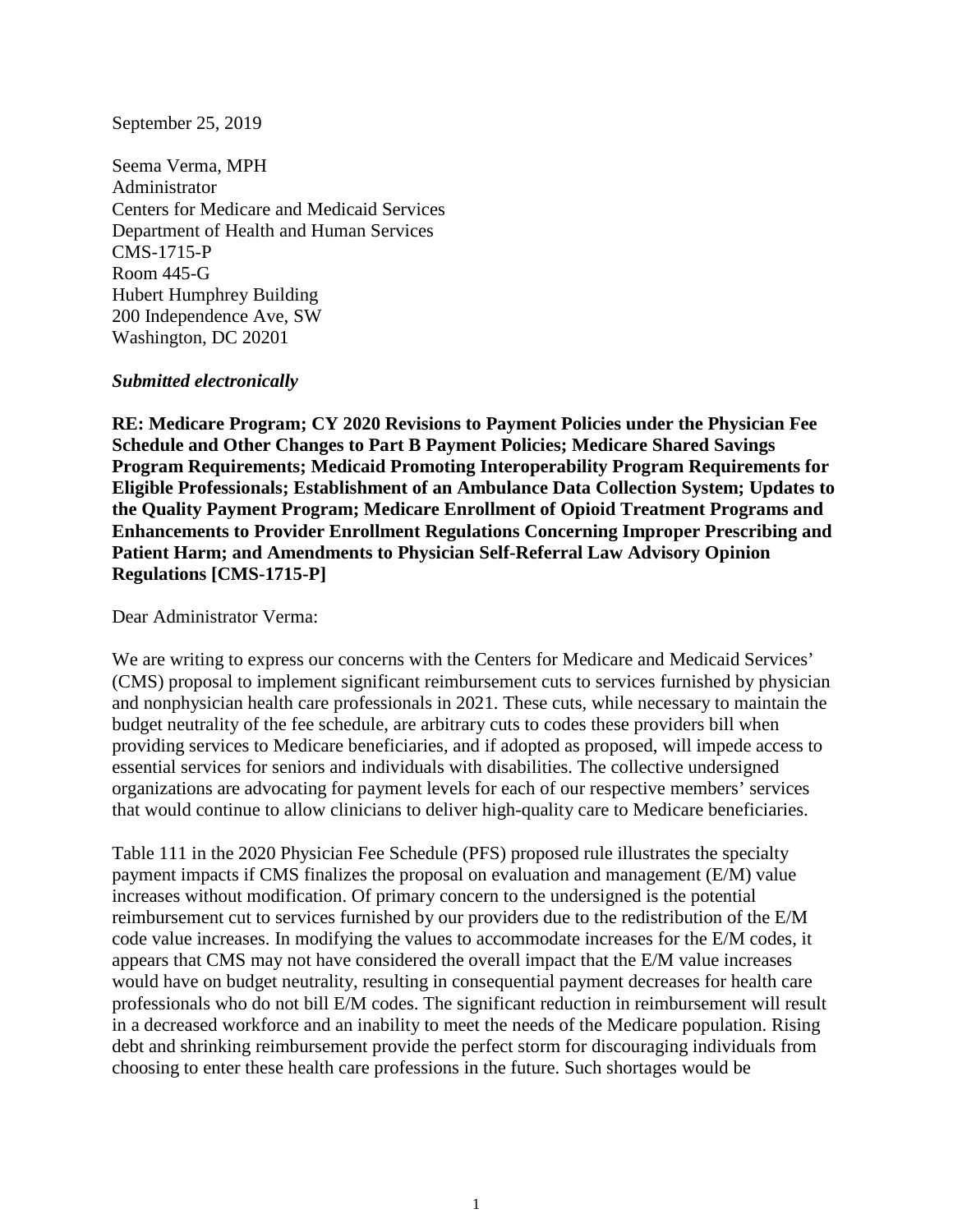problematic as the baby boomers reach Medicare age and more individuals seek access to services as health care reform provisions become effective.

Medicare margins for our providers are already low and have challenged the sustainability of practices; a severe reimbursement reduction in 2021 will create challenging and likely untenable financial circumstances that may adversely impact beneficiaries' access to care and the ability of providers to continue to furnish care to beneficiaries. Unfortunately, we foresee that many health care professionals, particularly those in rural and underserved areas, will be unable to sustain these lower Medicare payments and be forced to reduce essential staff or even close their doors as a result of this change, thus restricting beneficiary access to medically necessary services. We urge CMS to recognize the magnitude the cuts would have, not only on access to medically necessary Medicare services, but to the sustainability of our providers' health care practices.

The proposed drastic reduction in payment is an arbitrary, across–the–board cut, which, if implemented, would be in addition to the **2% sequestration reduction**, thereby amounting to up to an **11% cut in reimbursement** for our providers. **This reduction is in addition to the 50% multiple procedure payment reduction policy for the practice expense RVUs for outpatient therapy services** and **National Correct Coding Initiative edits** that impose a significant penalty on code combinations that represent standard and necessary care, which have decimated reimbursement for providers. We also urge CMS to recognize that **outpatient occupational therapy and physical therapy providers will be faced with a 15% reimbursement reduction for services furnished in whole or in part by an occupational therapy assistant and physical therapist assistant beginning in 2022.** Furthermore, projected reimbursement reductions at **9% for chiropractors and 7% for clinical psychologists** could impede patient access to services that are an opioid-free approach to pain. These proposed cuts to the work and practice expense values are exceptionally punitive to those specialties who may not opt out of the Medicare program.

Due to inadequate access, Medicare beneficiaries will be forced to delay or forgo necessary care, leading to negative health outcomes and greater overall cost to the system, including hospitalizations and potentially preventable falls. The federal government, as well as patients and tax payers, are better served in the long run by ensuring the Medicare program promotes efficient treatment of beneficiaries, which cannot happen unless there enough providers to do so. The proposed reimbursement reduction would fail to ensure Medicare beneficiaries have access to care. It is unrealistic for CMS to expect providers to continue to operate their practices without affording them sufficient payment.

Many of the undersigned organizations represent providers who furnish nonpharmacological treatment interventions for individuals in pain. The presence of pain is one of the most common reasons people seek health care. That evidence, in fact, was the driving force behind recommendations by the US Centers for Disease Control and Prevention (CDC) in its "Guideline for Prescribing Opioids for Chronic Pain." The CDC states in its Guideline that "Nonpharmacologic therapy and non-opioid pharmacologic therapy are preferred for chronic pain." The CDC concluded that there is insufficient evidence that opioid usage alone improves functional outcomes for those in pain. **Given that CMS' stated goals are to decrease opioid use, we question the rationale for decreasing the reimbursement for health care providers**